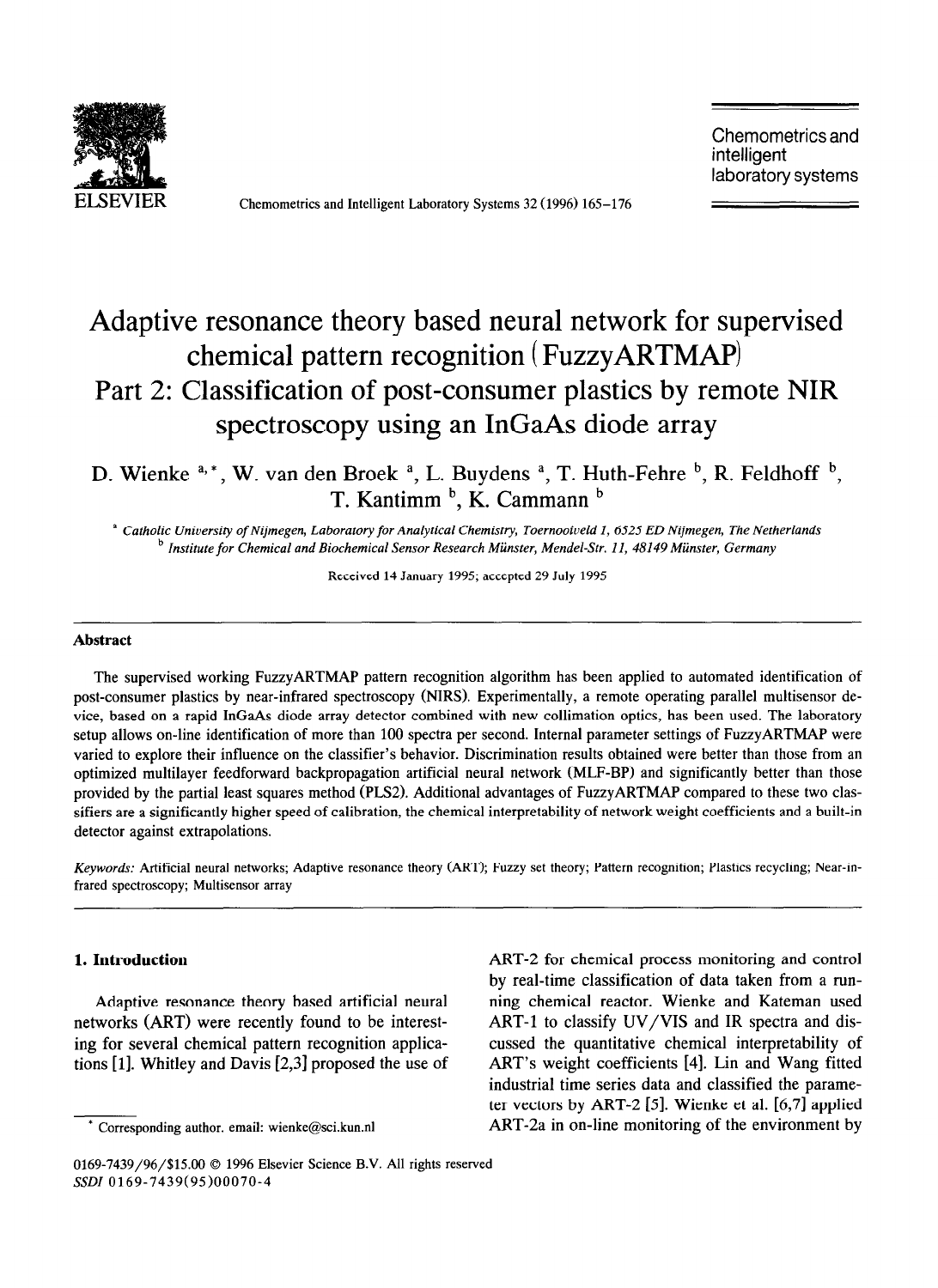a classification of airborne particles using scanning electron microscopy image data and X-ray fluorescence emission patterns. Another application of ART-2 to pattern recognition by image data was reported recently by Resch and Szabo [8]. Comparisons of ART-2a versus hierarchical cluster analysis, principal component analysis (PCA) and multidimensional scaling (MDS), the SIMCA classifier and backpropagation multilayer neural networks (MLF-BP) for rapid sorting of post-consumer plastics by remote NIR spectroscopy have recently been reported [9-11]. Numerous studies of the use of ART neural networks outside the field of chemistry were reviewed recently [1,14].

The reported general advantages of ART based classifiers compared to other types of multivariate and neural pattern recognition methods are short training times (usually less than 10 epochs), ability to model highly non-linear shaped clusters, robustness against outliers because of a built-in detector against extrapolations, the quantitative chemical interpretability of weight coefficients and the on-line applicability of ART in chemical apparatus.

Two supervised working ART algorithms (ARTMAP and FuzzyARTMAP) were recently introduced by Carpenter et al. [12,13]. The basic idea behind this has been to increase the discrimination power compared to former ART methods (ART-l, ART-2, ART-2a, ART-3, FuzzyART) that work unsupervised, in case of very closely located, non-linear shaped clusters in m-dimensional features space. ARTMAP is less interesting for chemical applications because it is restricted to the processing of binary coded input data. The present work, therefore, focusses on FuzzyARTMAP as the most advanced ART algorithm without any restriction on the type of input data. This work is presented in two parts because of the complexity of the FuzzyARTMAP algorithm, including aspects from adaptive resonance theory as well as from fuzzy set theory. By means of a moderately sized data set, the theory of FuzzyARTMAP and its properties were recently discussed in Part 1 [14]. Part 2 explores the on-line applicability of the FuzzyARTMAP network for a remote working near-infrared diode array detector for rapid identification of post-consumer plastic waste for automatic sorting. The present study reports new results from the running SIRIUS project (Sensors and

Artificial Intelligence for Recognition and Zdentification of Used Plastics). Competitive studies in the field of automated plastic identification by NIR spectroscopy were recently published by Eisenreich et al. [16] and Ritzmann and Schudel [17]. In contrast to recent work of Alam and Stanton [15], it was found by the present authors [10] that MLF-BP neural networks, despite their excellent and widely accepted discrimination power between non-linear shaped data clouds, tend to produce uninterpretable nonsense responses if one tries to extrapolate them. Additionally to the normal classification error Type I (misclassification), this extrapolation deficiency of a MLF-BP network caused up to a 25% error of Type 0 (uninterpretable network answers) and of Type II (only seemingly correct answers for wrong samples (extrapolation case)) for NIR spectra of plastics  $[10]$ . Two further extrapolation experiments with ART networks were published recently (ART-2a [6], FuzzyARTMAP [14]). A missing built-in detector against outliers makes MLF-BP networks less robust with respect to undesired numerical extrapolations in an automated process-analytical environment. This is not acceptable and a serious disadvantage, in particular for automated control tasks. The theoretical reason for this deficiency is that MLF-BP networks do not perform their similarity analysis in the X-space of input data (NIR spectra) but only later in the Y-space (class membership). Compared to classical regression analysis, PCA or PLS, where high values of the X residuals simply help to signalize an extrapolation, the missing test strategy of a MLF-BP network is a step backward. In contrast to MLF-BP, the FuzzyARTMAP method performs its similarity check similarly to PLS in the spectral X-space, automatically providing a detection of outliers (and an extrapolation of the calibration subspace).

## 2. **Theory**

In Part 1 [14], the theory and algorithm of the FuzzyARTMAP artificial neural network were discussed. The present theoretical part therefore concentrates on data coding for the application to automated identification of post-consumer plastics by remote NIR spectroscopy.

A FuzzyARTMAP neural network consists, in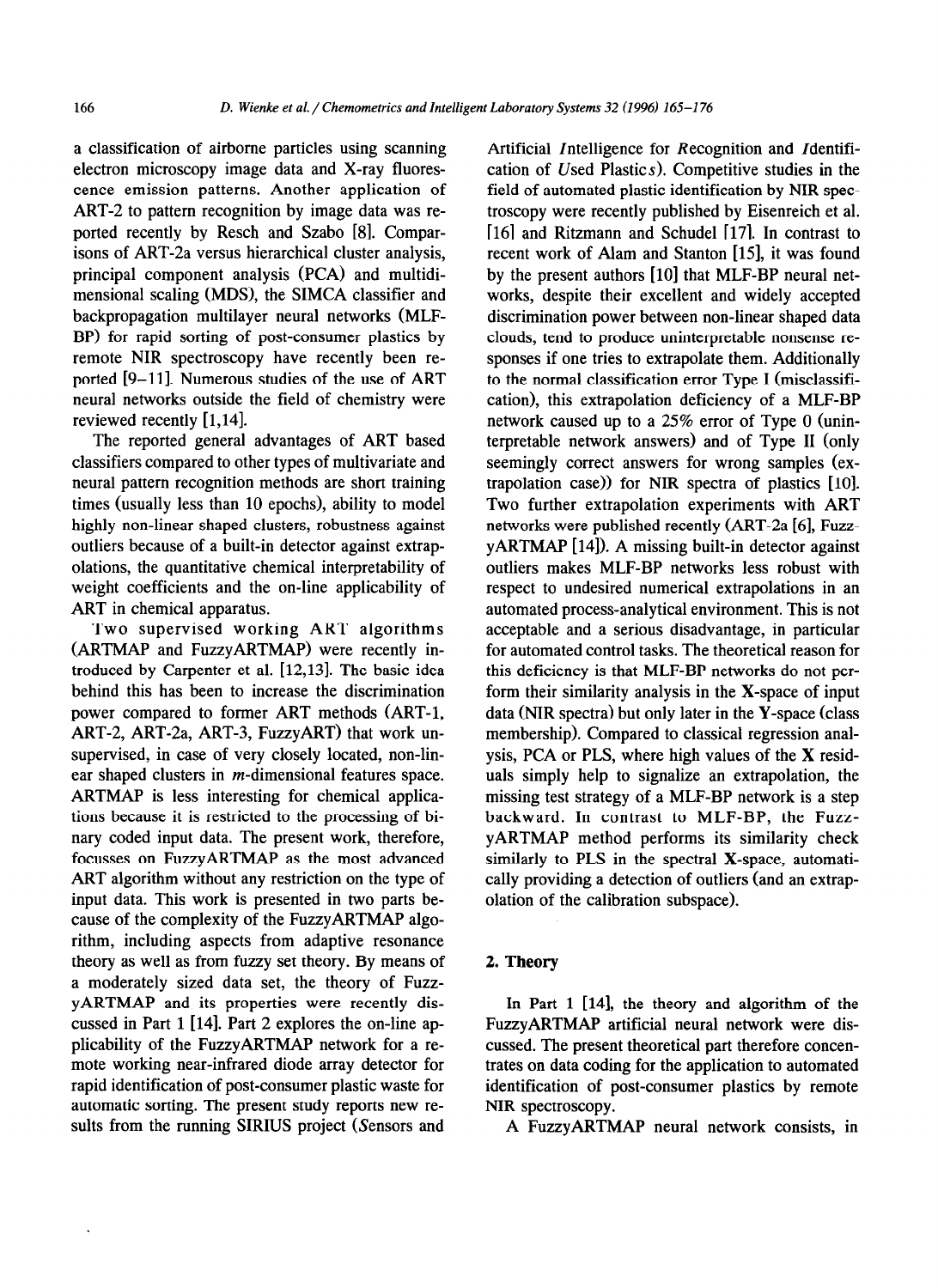principle, of three partial neural networks I, II and III, that are running simultaneously (Fig. 1 of Ref. [14]). During a so-called supervised calibration phase ('neural network training'), network No. I performs a cluster analysis in the m-dimensional space of *n* X data. In the present application, these are  $n$  NIR training spectra (given by reflectance values at *m*  wavelengths) that will be clustered into  $c$  groups. For each training spectrum x its corresponding membership vector, y, to a particular type of plastic is also given. In the case of five distinct types of plastics (classes), y will form a binary coded vector of length  $p = 5$ , whereby the membership to one particular class is coded by a 'I', otherwise a 0. In general, FuzzyARTMAP can also process real coded data in the Y-space. The second network (II) performs a cluster analysis in this p-dimensional Y-space of given class memberships y. For the chosen example of binary coded class memberships, network No. II will thus find exactly  $b = 5$  clusters in the Y-space of training data. Note that network No. I in the Xspace will find  $c$  clusters among the  $n$  NIR spectra, whereby c can be equal to or can be different from the number, *b,* of clusters that will be formed in the **Y**-space. Note further that the number of clusters  $c$ and *b* are unknown before the network training. The third simultaneously running neural network (the 'mapfield', No. III), monitors and controls the other two networks (Nos. I and II). During the training process, this third neural network links the c clusters of NIR spectra, formed in the X-space, to the *b* clusters of class membership, formed in the Y-space.

In the case of adaptive resonance theory, a cluster is described by a directed vector w ('network weight') that comes close to the centroid vector for this particular cluster. The cluster size is given, in principle, via a priory fixed constant, called the vigilance parameter  $\rho$  (usually between 0 and 1). Thus, by the choice of  $\rho$  the future number of formed clusters ('cluster resolution' of the experimental data cloud) and their size can be controlled to perform an explorative data analysis. Thus, in total three vigilance parameters have to be defined before training (an additional one for each partial network).

Each of the three partial networks within the After completion of the network training, the net-

works determines the winning vector of network weights that is closest to a current input (competitive learning) by a fuzzy distance metric. Secondly, each network checks if the present input lies inside the winning cluster (resonance case). If not, the subsequent second place winner is checked and so on. If any resonating weight vector is found, a learning rule is applied as the third step to move the weights vector a little towards the current input. In the case that no resonance occurred with any existing weights vector (extrapolation case) an additional fresh cluster is linked to the network. Thus, in contrast to other neural network types, ART uses either weights adaptation or structure adaptation to model a data cloud during the network training process. This data driven adaptation can have two obvious advantages. First, it makes the choice of the network structure less subjective to a particular chemical user. Second, the training speed of the competitive learning process can become significantly faster than, for example, for a comparable Kohonen neural network or a linear vector quantizizer (LVQ) or for a classical cluster analysis method. The theoretical reason for this speed is that in ART the  $n$  pattern vectors have only to be compared with c weight vectors ('clusters' or 'neurons'), whereby  $c$  is, in the beginning, equal to 1. Even for increasingly large numbers  $n$  of spectra the computational expense remains small and only linearly increasing. In the case of a Kohonen network (or a LVQ), for example, the number  $c$  of winner competing weight vectors ('neurons') is fixed. This requires from the very beginning many more computational circles. For the other rather classical case of statistical clustering methods, half distance matrices of decreasing size, beginning with dimension  $(n^2$  $n$ /2, have to be calculated. As is very well known, the calculational expense increases more than quadratically (thus rapidly) for slowly (linear) increasing numbers  $n$  of training spectra. However, for highly scattered data sets, ART networks in general tend to an undesired proliferation of new clusters. If this happens, the high training speed from the beginning can slow down dramatically because  $c$  increases rapidly.

FuzzyARTMAP algorithm makes use of three essen-<br>work found a particular number c of clusters in Xtial equations and one unequation during its training. space (or *b* in Y-space) with maximum contrast (dis-<br>First, as outlined in Part 1, each of the three net-<br>similarity) among them. The formed cluster strucsimilarity) among them. The formed cluster struc-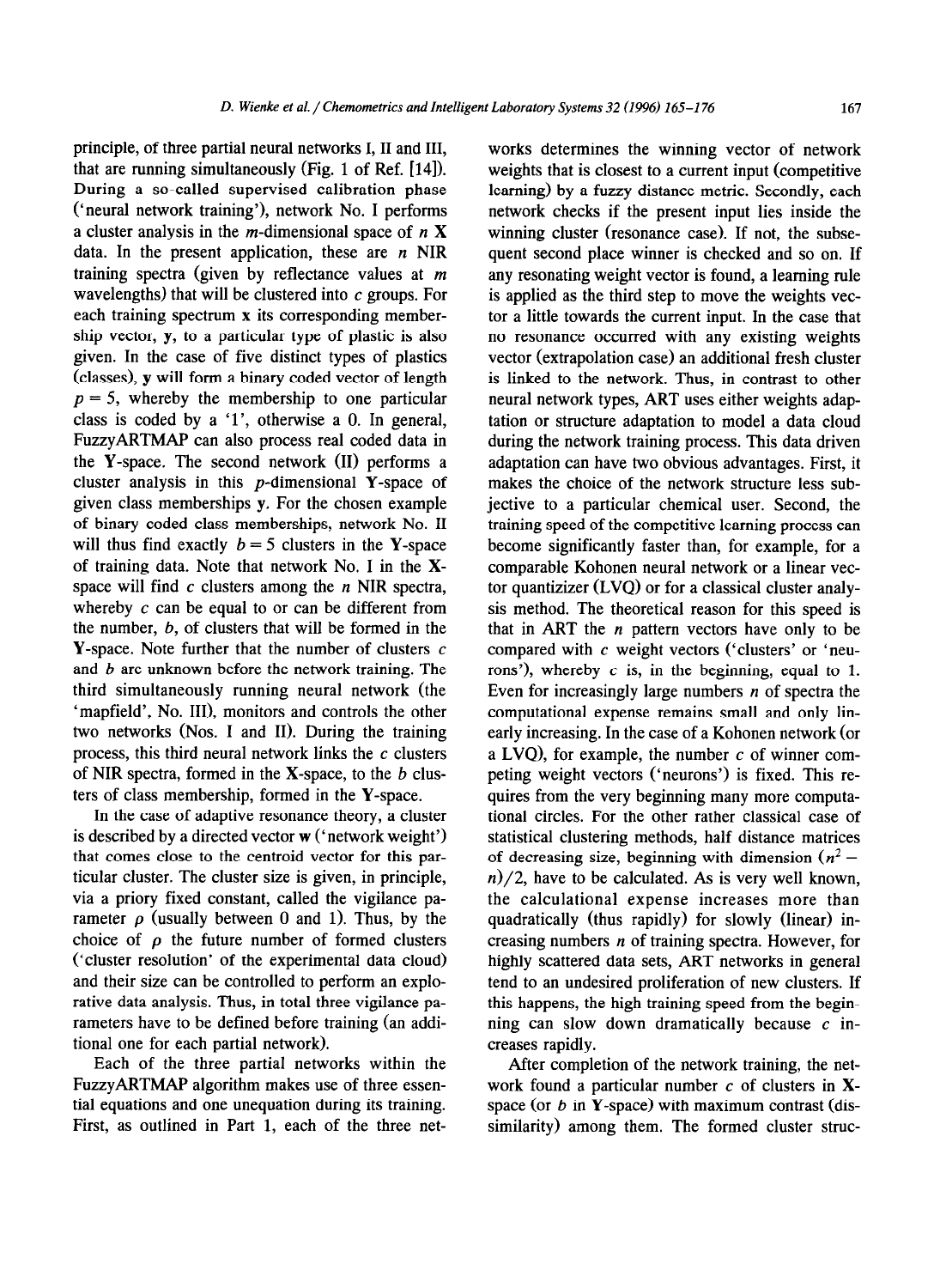tures in both variable spaces are the first result one can obtain from a FuzzyARTMAP network. In part 1  $[14]$  and in Refs.  $[4,6,7,9]$  it has been shown how a variation of the vigilance parameter and learning rate can be used for an active elucidation of fine and raw cluster structures in the training data. As a second result, in the same references it has been illustrated that trained ART neural networks can be interpreted in chemical and spectroscopic terms after a suitable decoding of the scaled network weights. Third, the trained FuzzyARTMAP can be used for classification of unknown samples. In the present application, a NIR spectrum 'of an unknown type of plastic will be compared with the trained network in the X-space. The output of this network (No. I) forms the input to network No. III (mapfield) which will make a link to the partial network No. II in the Y-space. This latter network finally provides the membership to a particular type of trained plastic classes, However, if a NIR spectrum x that is offered to network No. I does not fall into any of the  $c$  clusters of the X-space, no network resonance will occur. The unknown is assigned as a novelty and this will be signalized as an extrapolation case. In this way the network self-protects against extrapolations and against a 'wash-out' of already learned information.

#### 3. **Experimental**

FuzzyARTMAP has been implemented in an experimental setup for rapid identification of post-consumer plastics (Fig. 1). The hardware setup has recently been described in detail by Huth-Fehre et al. [18]. A new collimation optics, developed by Huth-Fehre et al. [19], enables acquisition of NIR transflectance spectra from remote plastic objects at a conveyor. The construction of the optics allows a variation of location, shape and distance of the object to the optics within a range up to 50 cm, always providing measurable NIR spectra. The optics integrates over a fixed part of the conveyor. The spectrum of the empty conveyor serves as the reference spectrum. The transflected radiation is spectroscopically resolved using a new generation NIR diode array spectrometer with a 256 pixel InGaAs diode array detector (PolyTec XDAP, IKS Optoelectronics, Duisburg, Germany [10,18]). The spectrometer provides up to 158 complete NIR spectra per second in the optical range 800-1700 nm (shortwave range near-infrared). The low absorption coefficients in this spectral region enable a sample penetration depth of several millimeters. In this way, the deeper located sample bulk is also analysed instead of the sample surface



Fig. 1. Scheme of the experimental setup for rapid automated on-line identification of post-consumer plastic waste by remote near-infrared sensing combined with real-time pattern recognition by a FuzzyARTMAP artificial neural network.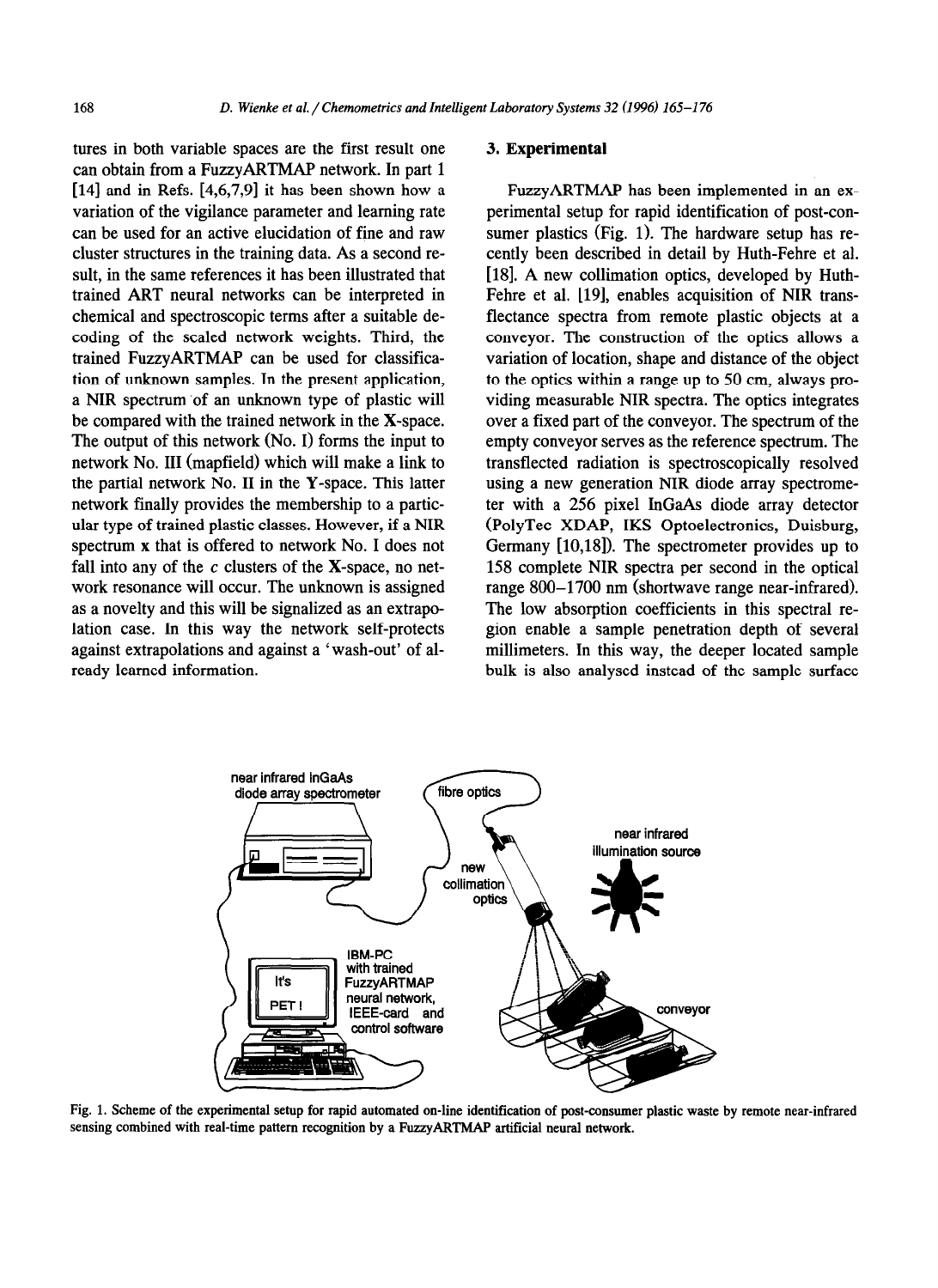

Fig. 2. Selected near-infrared transflectance spectra of distinct grades of post-consumer packaging materials. The spectra were recorded by the setup shown in Fig. 1 and shown (after pre-processing, see text) as they are offered to the FuzzyARTMAP neural network.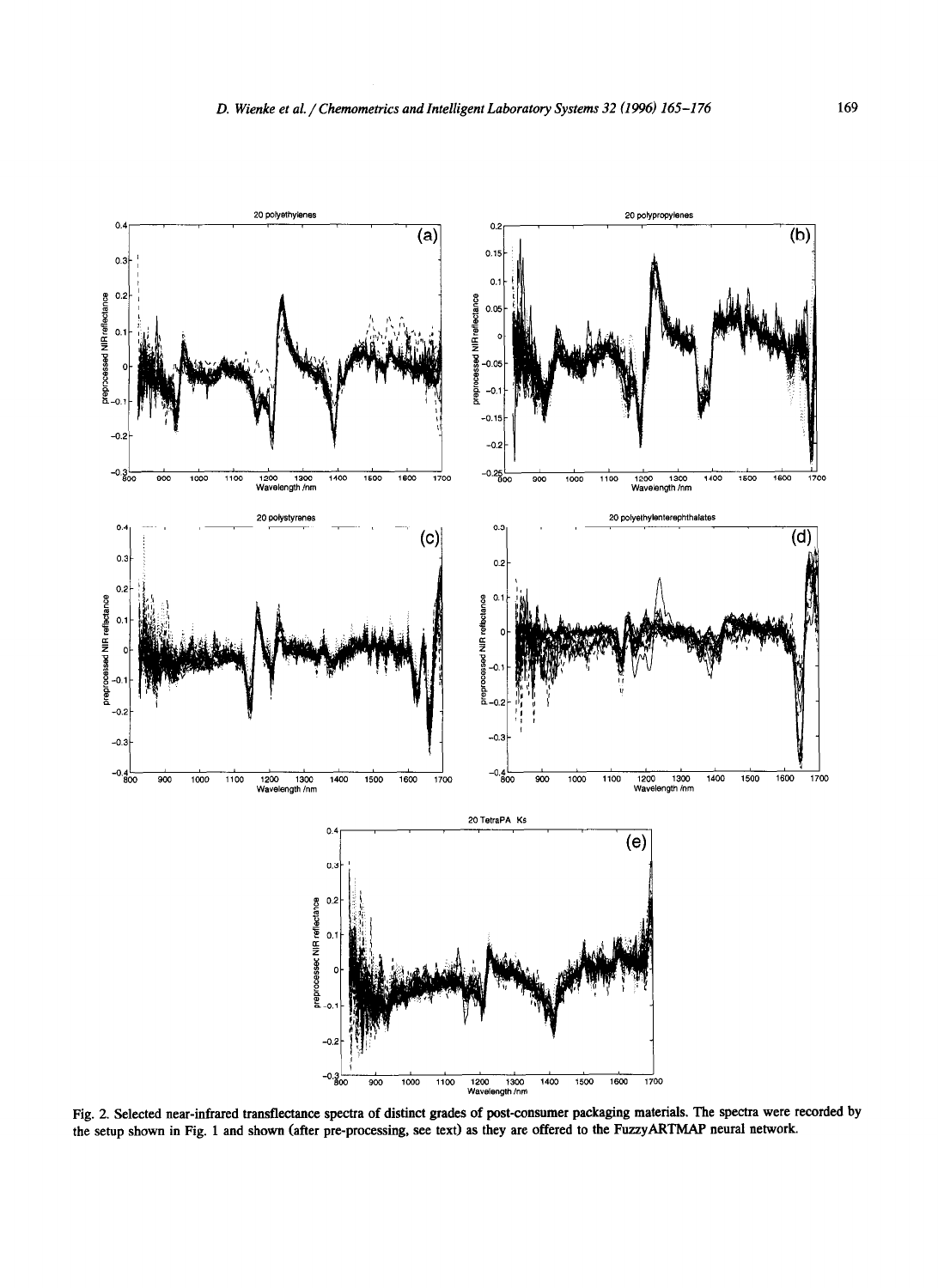only. This causes significantly less disturbance from a polluted sample surface (stickers, dirt, humidity). On the other hand, much less spectroscopic information is coded in this part of the spectrum, requiring especially powerful pattern recognition methods. The raw NIR spectrum (vector x of  $m = 256$  reflectance numbers, each of 14 bit intensity resolution) is then transferred on-line via an IEEE card (and corresponding control software) into the RAM of a personal computer (Intel 80486 processor). Recent examples of raw spectra of post-consumer plastics, recorded by this diode array spectrometer, can be found in Refs. [10,18]. The raw spectrum is then preprocessed by a moving average filter followed by calculation of the first derivative and scaling to spectrum unit length. This combination of preprocessing methods provides compact, well separable clusters in the spectral space [10,18]. Examples of preprocessed spectra, now called feature vectors of length *m, x, are*  shown in Fig. 2 for distinct grades, colors, sizes and sample placement of pieces of post-consumer plastics. The used samples belong to a set of dirty bottles and packing collected via the public waste collection system of the german town of Cologne. The feature vector x is further preprocessed by FuzzyARTMAP using complement coding  $[12-14]$  and scaling of all *m* features to the range  $(0...1)$ . They were subsequently classified. An identification result is immediately presented in real time on the computer screen as a large text signal (Fig. 1). In the present study, five post-consumer packaging materials were classified: PET (polyethyleneterephthalate), PE (polyethylene), PP (polypropylene), PS (polystyrene) and Tetra $PAK^{r_M}$  (a packaging material consisting of paper and PE layers). Fig. 2 shows that the spectral similarity between PE, PP and TetraPAK<sup>™</sup> is greater than that between PET and PS. The available training and test spectra used in the present study (Table 1) originate from samples of different size, color and distinct sample placement on the conveyor.

## 4. **Software and computations**

**The** program 'FuzzyArtMap.c' was written by the author in ANSII-C computer language for UNIX computers (SUN) for the gee-compiler. The altemative DOS version, now implemented on the master PC

| ۰.<br>I | I |
|---------|---|

| Number of NIR spectra of distinct samples from five different |  |  |  |  |  |  |
|---------------------------------------------------------------|--|--|--|--|--|--|
| packaging materials used for training and testing the Fuzz-   |  |  |  |  |  |  |
| yARTMAP artificial neural network                             |  |  |  |  |  |  |

| ◢                     |                        |                            |  |
|-----------------------|------------------------|----------------------------|--|
| Packaging<br>material | Samples in<br>test set | Samples in<br>training set |  |
| <b>PET</b>            | 106                    | 107                        |  |
| PE                    | 113                    | 120                        |  |
| PP                    | 127                    | 108                        |  |
| PS                    | 101                    | 106                        |  |
| TetraPAK <sup>™</sup> | 104                    | 104                        |  |
| Total                 | 545                    | 551                        |  |
|                       |                        |                            |  |

of the fine-sorter (Fig. 1) for plastic waste, has been translated into Borland-C. The control software for the IEEE data acquisition card has also been written in Borland-C, forming together with FuzzyARTMAP and the data preprocessing algorithms one large software package for on-line measurements and real-time pattern recognition. A Microsoft Windows based version, written in Visual Basic and DLL codes, has recently been completed and will be described separately [21]. The training of the neural network is done externally at a SUN Spark 10 Unix workstation. With the given experimental data (Table 1) the FuzzyARTMAP algorithm has been studied with respect to the influence of the size of the vigilance parameters  $\rho^{x, max}$  and to the size of the learning rate  $\eta^x$ . The number of clusters formed and the error of classification were used as criteria to find optimal initial network parameter settings. The separation power of FuzzyARTMAP was finally compared with the separation power of the partial least squares algorithm (PLS) and an optimized multilayer feedforward backpropagation artificial neural network (MLF-BP). The MLF-BP network (from MATLAB neural network toolbox) made use of the Ngyuen-Widrow initialization, adaptive size of learning rate, momentum term, a sigmoidal transfer function (hidden layer) and a log-linear transfer function (outputs O-l). The hidden layer included six hidden neurons. The following section summarizes and discusses the obtained results.

## 5. **Results and discussion**

In former studies of ART-l and ART-2a neural networks  $[4, 6, 7, 9, 10]$  it has been found that, for in-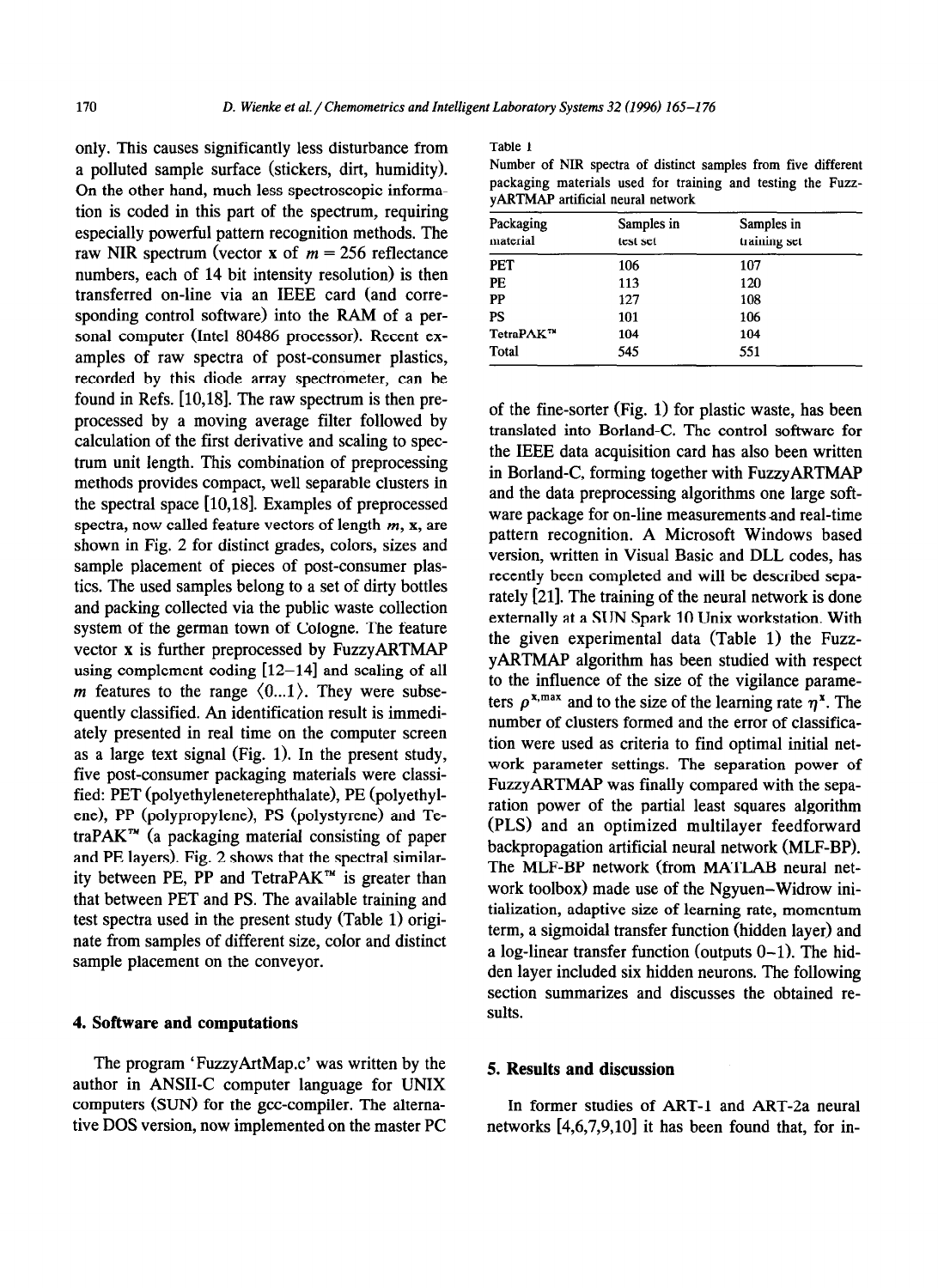

Fig. 3. Presentation of the growing resolution of a data set into finer subclusters by an increase of the vigilance parameter (here  $\rho^{x,max}$ in the X-space) as a function of the number of training epochs for four distinct sizes of the vigilance parameter ( $\rho^{x, max} = 0.4$  ( $\blacksquare$ ),  $0.5$  ( $\Box$ ),  $0.6$  (+),  $0.7$  (\*). In general, fast convergence of the training process can be observed for a FuzzyARTMAP network within a few epochs. The higher the desired cluster resolution is, the more time the convergence takes (see also Fig. 5).

creasing vigilance parameter  $\rho^{x, max}$ , the size of the formed clusters decreases and simultaneously their number increases. (Note the inverse relation, because  $\rho$  corresponds to a measure of distance and not to a similarity measure.) A similar trend has been observed for FuzzyARTMAP (Fig. 3), despite the fact that  $\rho^{x, max}$  is now calculated by the fuzzy set theory based intersection operator that differs from the Euclidian-like distance metrics in ART-l and ART-2a. For  $\rho^{x,max} = 0.7$  and larger, a proliferation of new clusters is observed. For  $\rho^{x, max} = 0.4$  and smaller, the network quickly stabilizes at a fixed number of clusters within a few training epochs. A further decrease of  $\rho^{x, max}$  to values smaller than 0.4 did not decrease the number of clusters formed significantly. This can easily be understood by the scheme in Fig. 4.

The remarkable speed of convergence of FuzzyARTMAP's training process has already been mentioned in Part 1. Figs. 3 and 5 illustrate that only 3-5 training epochs (thus between  $3 \times 545$  and  $5 \times 545$ ) randomly selected training samples) are required for these NIR data sets. The MLF-BP network that is described in the last part of this section needed 100 or more epochs for the same data to converge. Looking additionally at the necessary internal algorithmic cal-



Fig. 4. The more compact the data are (left, classes 1 and 2), the less they scatter. In such a case a change of the cluster box size via the vigilance parameter  $\rho^{x, max}$  has almost no effect. The more the data scatter (class 3, right) or if they form a continuous function in place of a cluster, the more sensitive the cluster resolution is to small changes in  $\rho^{x, \text{max}}$ . Note that the concept of vigilance  $\rho$ follows a distance concept and not a similarity concept.

culations (see Part 1), FuzzyARTMAP requires fewer computing steps than the MLF-BP network per training spectrum, if the number of formed classes in the X-space stays at the moderate magnitude of the desired number of output classes. In general, a higher training speed allows an evaluation of more distinct network parameter combinations within the same short time. This allows the user a comfortable and rapid optimization of the settings of the classifier and



Fig. 5. Convergence of FuzzyARTMAF? training process shown by a presentation of the prediction error (test data set, Table 1) for four distinct sizes of the vigilance parameter ( $\rho^{x, max} = 0.4$  ( $\blacksquare$ ),  $0.5$  ( $\Box$ ),  $0.6$  (+),  $0.7$  (\*)) as a function of the number of training epochs. In general, the reclassification error rapidly decreases within the first few epochs. With increased vigilance parameter  $\rho^{x, max}$  the number of formed clusters rapidly grows (see also Fig. 3) providing a growth in the classification error for the test set. FuzzyARTMAP network overtraining becomes visible.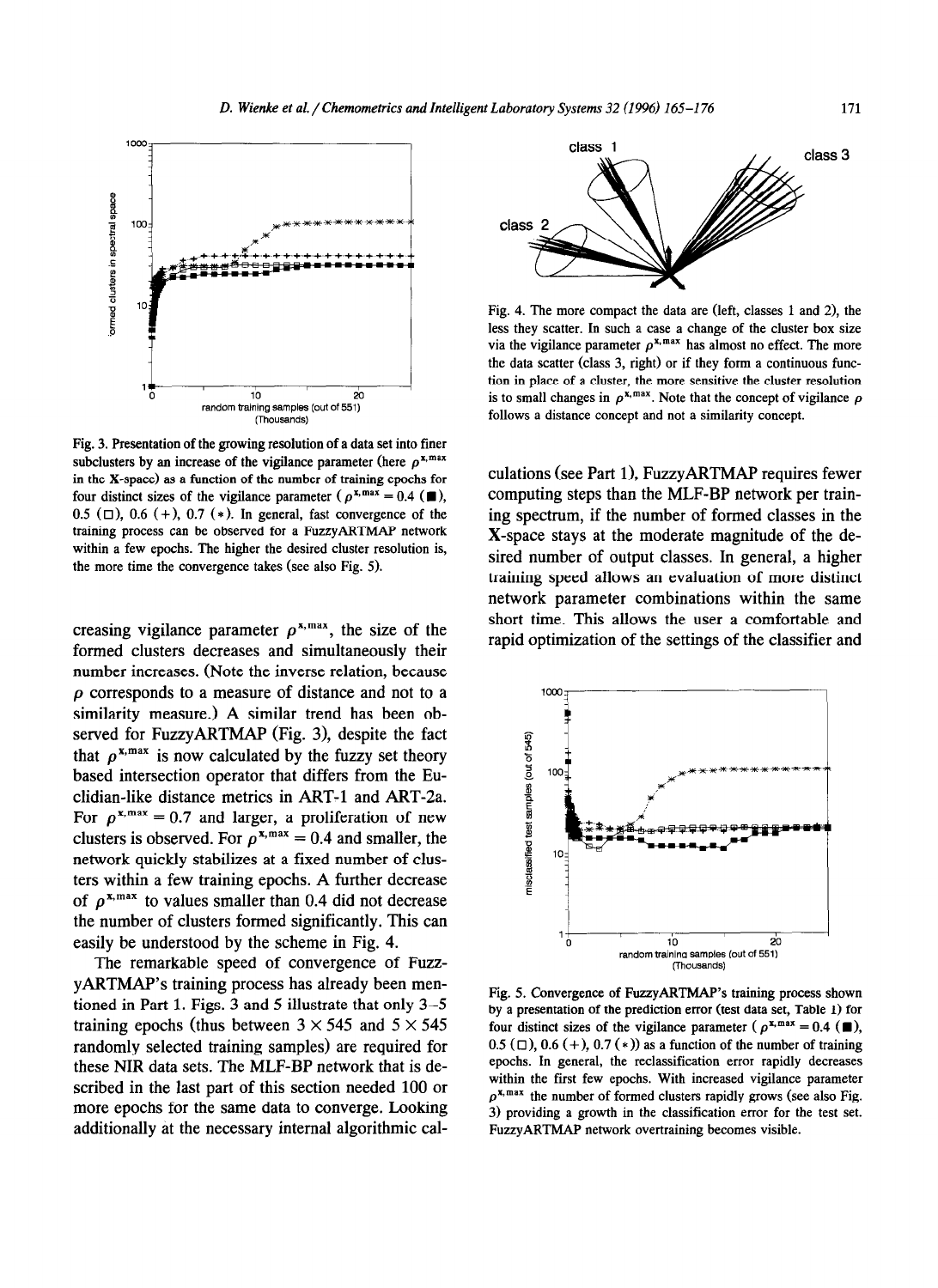it requires a less powerful computer. Additionally to training speed, an additional feature has been found in Fig. 3. Clusters concerning many training patterns are always formed within the first few training epochs. This is caused by a higher statistical chance of the contributing training patterns becoming randomly selected. Thus, the raw cluster structure is always formed in the very beginning of the training, small separate clusters and single pattern clusters are split up later on. Therefore, the influence of  $\rho^{x,\max}$  on the number of clusters within the first epochs is rather small (Fig. 3). This causes the classification results to be rather independent in the beginning on a particular choice of  $\rho^{x, max}$  (Fig. 5).

Another important observation can be made concerning Figs. 3 and 5. A FuzzyARTMAP network can be overtrained if  $p^{x, max}$  is chosen so large that uncontrolled cluster proliferation occurs (here  $\rho^{x, max}$  = 0.7 and larger). After stabilization at a relatively low level, the classification error can increase again (Fig. 5) if one tries to form too many single clusters that do not reflect the general cluster structure of the data. Obviously, the separation power decreases again in such a case because too many single clusters are separated in the area between two larger main clusters. In such a case, very similar clusters with very similar weight vectors belonging to distinct Y-classes are produced. However, such overtraining happens later after a relatively large number of epochs when the general cluster structure starts to split into many small subclusters.

For the Y data and for the mapfield, the choice of  $\rho^{y, max}$  does not play that important a role for the present application, because these data are binary coded, giving point-like ideal clusters without any variance. In general it is true that the more point-like (or compact) a training data set is, the less important are the choice and influence of the size of  $p^{x,max}$  for the number of clusters found by FuzzyARTMAP (Fig. 4). On the other hand, a data set having the highest scattering will be most sensitive to a small increase of  $\rho^{x, max}$ . Data sets with a high variance will thus tend to high cluster proliferation. From Fig. 4 it becomes clear that FuzzyARTMAP is more suitable for pattern recognition applications (qualification) than for function fitting (quantification). Part 1 has already outlined this.

With respect to the influence of the chosen learn-



Fig. 6. With increasing learning rate  $\eta^x$  (( $\Box$ )  $\eta^x$  = 0.001, (\*)  $\eta^x$  $= 0.005$ , ( $\triangle$ )  $\eta^x = 0.05$ ) a FuzzyARTMAP neural network tends to uncontrolled proliferation of new clusters caused by rapid oscillations of existing clusters in the variable space (see also Fig. 7).

ing rate  $\eta$  on the number of clusters it has recently been found for ART-1 [4] that a large  $\eta$  value (  $> 0.5$ ) causes an undesirable proliferation of clusters. The same was also observed, in principle, for FuzzyARTMAP (Figs. 6 and 7). The reason for this is that a training pattern that is situated inside a cluster, but close to its border, falls quickly outside the cluster if the actual weight vector of this cluster moves with a too large step away from its actual position (fast



Fig. 7. Rapid oscillations of existing clusters caused by a large learning rate  $\eta^*$  increase the prediction error of a FuzzyARTMAP neural network  $((\Box) \eta^x = 0.001, (*) \eta^x = 0.005, (\triangle) \eta^x = 0.05)$ . A moderate learning rate of  $\eta^x = 0.005 - 0.01$  seems a practical suitable choice.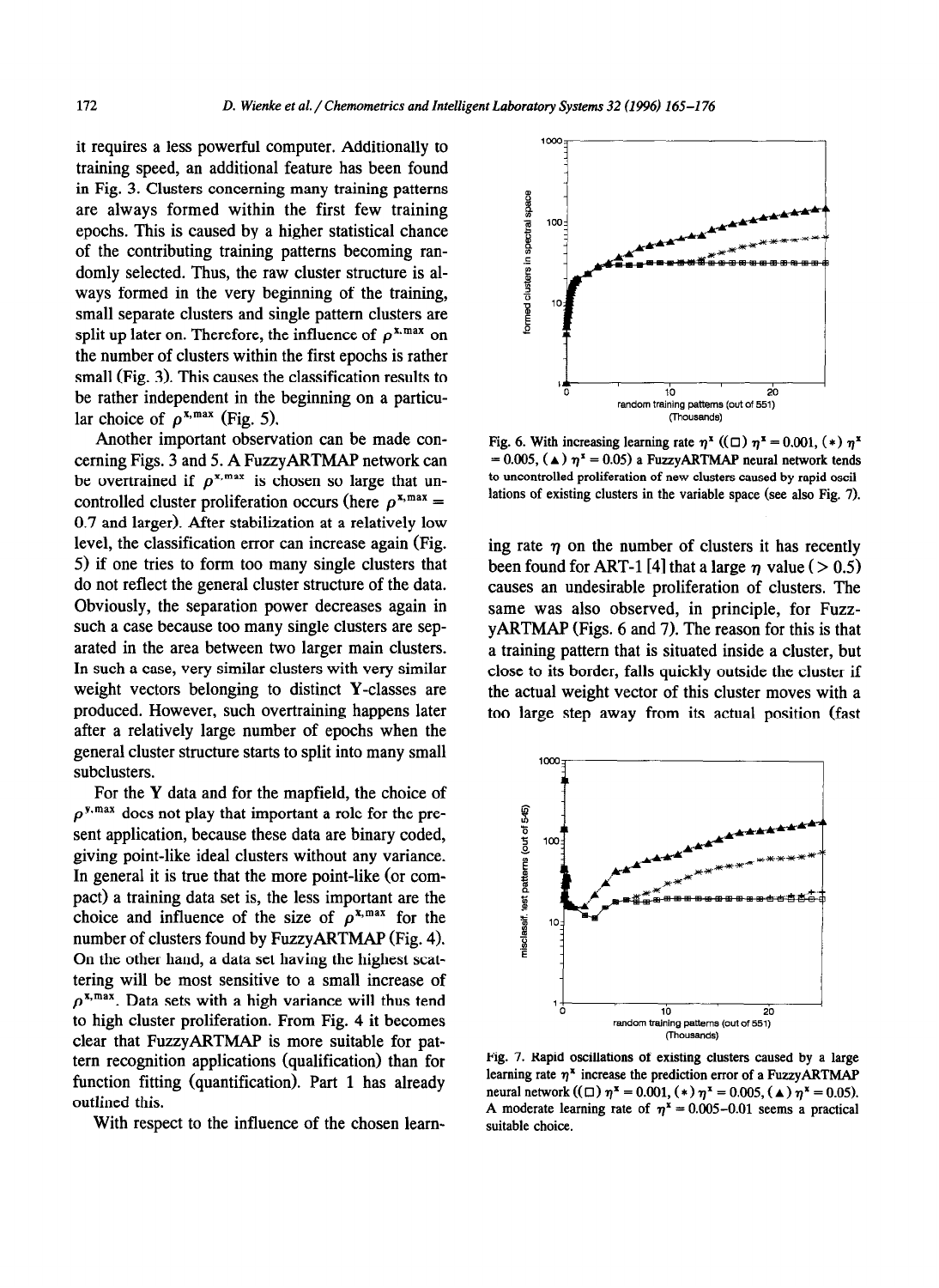Table 2

Mutual classification of NIR spectra of 545 test samples, belonging to five packaging materials, by a FuzzyARTMAP neural network after almost one training epoch (500 randomly selected training samples out of 551). 525 out of 545 test spectra were correctly classified (96.3%), whereby the network generated 15 clusters in X-space

| Packaging<br>material  | Outside<br>all classes |    | PET PE PP |       | PS. | TetraPAK <sup>™</sup> |
|------------------------|------------------------|----|-----------|-------|-----|-----------------------|
| <b>PET</b>             |                        | 94 | 10        |       | 0   |                       |
| PF.                    | 0                      | 0  | 101       | 0     | 0   | 3                     |
| PP                     |                        | O  |           | 2 118 | 0   | Ω                     |
| PS                     | 0                      |    |           | 0     | 106 | 0                     |
| TetraPAK <sup>TM</sup> | U                      |    |           | 0     | 0   | 106                   |

learning). For simplicity, we consider the two extremes  $\eta = 0.0$  (no learning) and  $\eta = 1.0$  (fast learning). In the first case, the first randomly selected training pattern will completely dominate from the very beginning the entire future cluster structure without any modification during training. The initial cluster structure will propagate throughout the entire training phase without change. The short-term memory of the network will be identical to the future long-term memory. In the second case, with  $\eta = 1.0$ , the network will have no long-term memory. Any existing cluster will be continuously overwritten and corrected by any newly presented training pattern. The cluster will hardly oscillate in several spatial directions causing in this way an uncontrolled proliferation of new clusters. By comparing Table 2 (no overtraining) with Table 3 (overtraining) it can be seen that most of the misclassified samples are placed in new classes. This proves the hypothesis of rapid oscillations of class boxes in the case of the chosen size of  *being too large.* 

The final result of this study concerns a comparison of an optimized FuzzyARTMAP neural network with PLS and with an optimized MLF-BP network. All three methods were calibrated ('trained') with the training data sets of NIR spectra given in Table 1. In a subsequent step, the three classifiers were validated with the test data sets (Table 1). For the PLS runs, a classical PLS2 model for the combined NIR training data sets (Table 1) for PE, PP, PS, PET and Tetra- $PAK^{\pi}$  was fitted against the binary coded class membership Y. The network settings for the optimized MLF-BP neural network have already been given in Section 4.

Using all  $m = 239$  features in the pre-processed NIR spectra, the PLS model wrongly classified 33 out of 545 test spectra. This corresponds to 94% correct predictions. In contrast, the best MLF-BP model only had a prediction error of 11 samples (97.9% correctly classified test spectra). The best FuzzyARTMAP model ( $\rho^{x, max} = 0.4$ ,  $\eta^x = 0.005$ ) provided 12-18 wrongly classified test spectra (96.7- 97.8% correctly classified test spectra) (Figs. 6 and 8). For  $m = 239$  features, FuzzyARTMAP always formed between 20 and 40 clusters from the 551 training spectra in the X-space, depending on the random order of NIR spectra during training (Figs. 3 and 6). This first result indicates that the PLS classifier is less powerful for this particular application compared to both neural networks. It also shows that FuzzyARTMAP is no better than the MLF-BP network with respect to its discrimination power.

However, in a former study the present authors found [4] that ART neural networks are very sensitive to wrong and noisy features. It was shown that a suitable feature selection can significantly improve the classification results of ART-l. In the present application of FuzzyARTMAP to NIR spectra, at least two data pre-processing techniques were required that commonly tend to increase the relative contribution of noise to the data (first derivative per spectrum, range scaling per wavelength). Therefore, it was decided to

Table 3

Overtraining of a FuzzyARTMAP neural network shown by a detailed list of mutual classification and misclassification of NIR spectra of 545 test samples, belonging to five packaging materials, after 37 training epochs (about 20000 randomly selected training samples out of 551). Only 487 of 545 test spectra were correctly classified (89.3%), whereby the relatively high number of 104 Xclusters were generated by the network. Compared to Table 2 this is a significant increase of misclassification

| Packaging<br>material | Outside<br>all classes | <b>PET</b> |    | PE PP | <b>PS</b> | TetraPAK™ |
|-----------------------|------------------------|------------|----|-------|-----------|-----------|
| <b>PET</b>            | 10                     | 95         |    |       |           |           |
| PЕ                    | 40                     | 0          | 64 | 0     | o         | 0         |
| PP                    | 2                      | 0          | 0  | 116   | 2         | 0         |
| PS                    |                        | 0          | 0  | 0     | 106       | 0         |
| TetraPAK <sup>™</sup> |                        | 0          | 0  | 0     | 0         | 106       |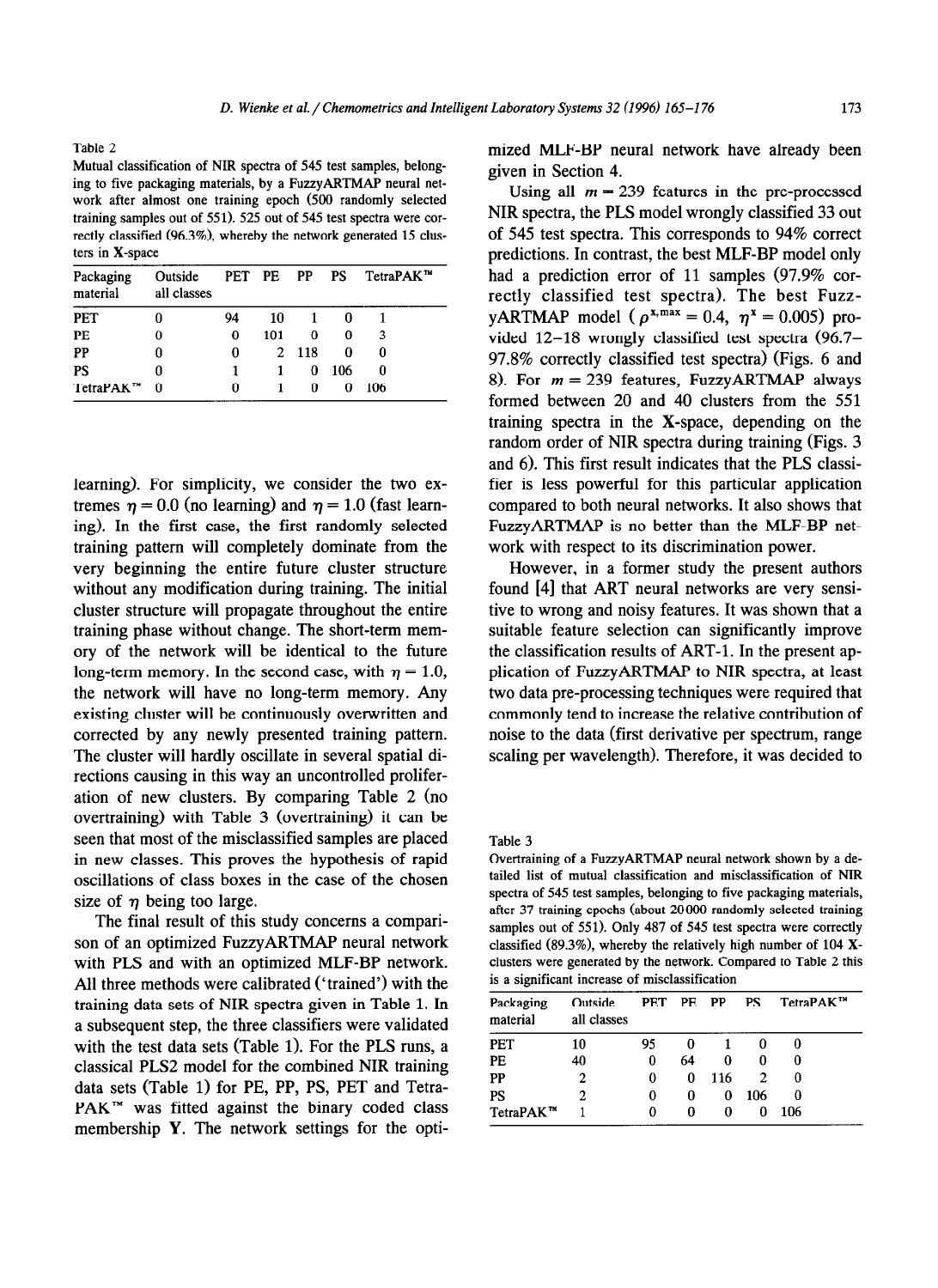

Fig. 8. Frequency of particular observed classification errors for the same test set (545 NIR spectra of plastics) for 200 runs with varied random generator seed, for an optimized MLF-BP neural network (white-shadowed bars) and an optimized FuzzyARTMAP network (black bars) (for the parameters of MLF-BP, see Section 4; parameters for optimized FuzzyARTMAP were  $\rho^{x, \text{max}} = 0.5$ ,  $\rho^{y, \max} = 0.95$ ,  $\rho^{xy, \max} = 0.95$ ,  $\eta^{xy} = 1.0$ ,  $\eta^{y} = 1.0$ ,  $\eta^{x} = 0.005$ , number of training epochs = 10, 491 training samples, 551 test samples).

repeat the runs with PLS2, MLF-BP and FuzzyARTMAP with an optimal subset of  $m = 50$  selected features out of the 239 features. The subset selection was reached by a genetic algorithm or Fisher weighing, described in another study concerning optimal wavelength selection for NIR spectra [20]. For PLS, again only 94% correct classifications were found. The optimum number of latent PLS variables was chosen by cross validation. The MLF-BP runs and the FuzzyARTMAP runs were repeated 200 times with distinct random generator seeds. For MLF-BP this always causes slightly distinct initializations of the network weight matrices, giving finally a slight variation in the classifications results. For FuzzyARTMAP, a different random generator seed only influences the random order of selection of the training pattern (but not the initialization of weights). The final result for MLF-BP and FuzzyARTMAP (Fig. 8) shows that an optimized FuzzyARTMAP network with an optimally selected subset of  $m = 50$  features reduces the error further to only three misclassified test samples (out of 545), which corresponds to 99.5% correct classifications. On the one hand, the

distribution for FuzzyARTMAP's classification error shows a large tail, giving a rather log-normal shape (see the single run with 22 wrong classifications). On the other hand, for MLF-BP in no case could a calibration model be obtained for these NIR spectra with the excellent low prediction errors of FuzzyARTMAP. Note further that, despite the slight tailing, the total statistical chance for FuzzyARTMAP to produce a calibration model with lower prediction errors is obviously much higher for this particular application than for MLF-BP. FuzzyARTMAP provided much more frequent stable and low classification errors closer to the origin ('zero classification error') than MLF-BP. More than 120 runs (out of 200) of FuzzyARTMAP provided a prediction error smaller than five samples (out of 545); and more than 180 (out of 200) runs still provided an error smaller than 10. This is a significantly high probability to reproduce a very predictive calibration model. In contrast, the low chance for MLF-BP in this particular case was only around 30 runs out of 200 to obtain an error smaller than 10 samples. The chance of reproducing a MLF-BP model with low classification error is, for this application, statistically significantly lower.

The error improvement obtainable by feature reduction is thus for FuzzyARTMAP much greater than for the MLF-BP network. Feature reduction also provided smaller models with respect to the size of the calibration (or weights) matrices for PLS, MLF-BP and FuzzyARTMAP. In the case of FuzzyARTMAP, the number of clusters that were formed in the Xspace for the training data now decreased from 20-40 down to 10-15. This finally provided a more than five times higher classification speed *(m* reduced from 256 down to 50 and  $c$  reduced from 40-20 down to  $10-15$ ), which becomes important in practice for rapid automated sorting of post-consumer plastics.

## 6. Conclusions

FuzzyARTMAP is a new supervised classifier based on adaptive resonance theory that can be used to solve non-linear chemical pattern recognition tasks.

FuzzyARTMAP's training phase converges remarkably rapidly. The few calculation steps in the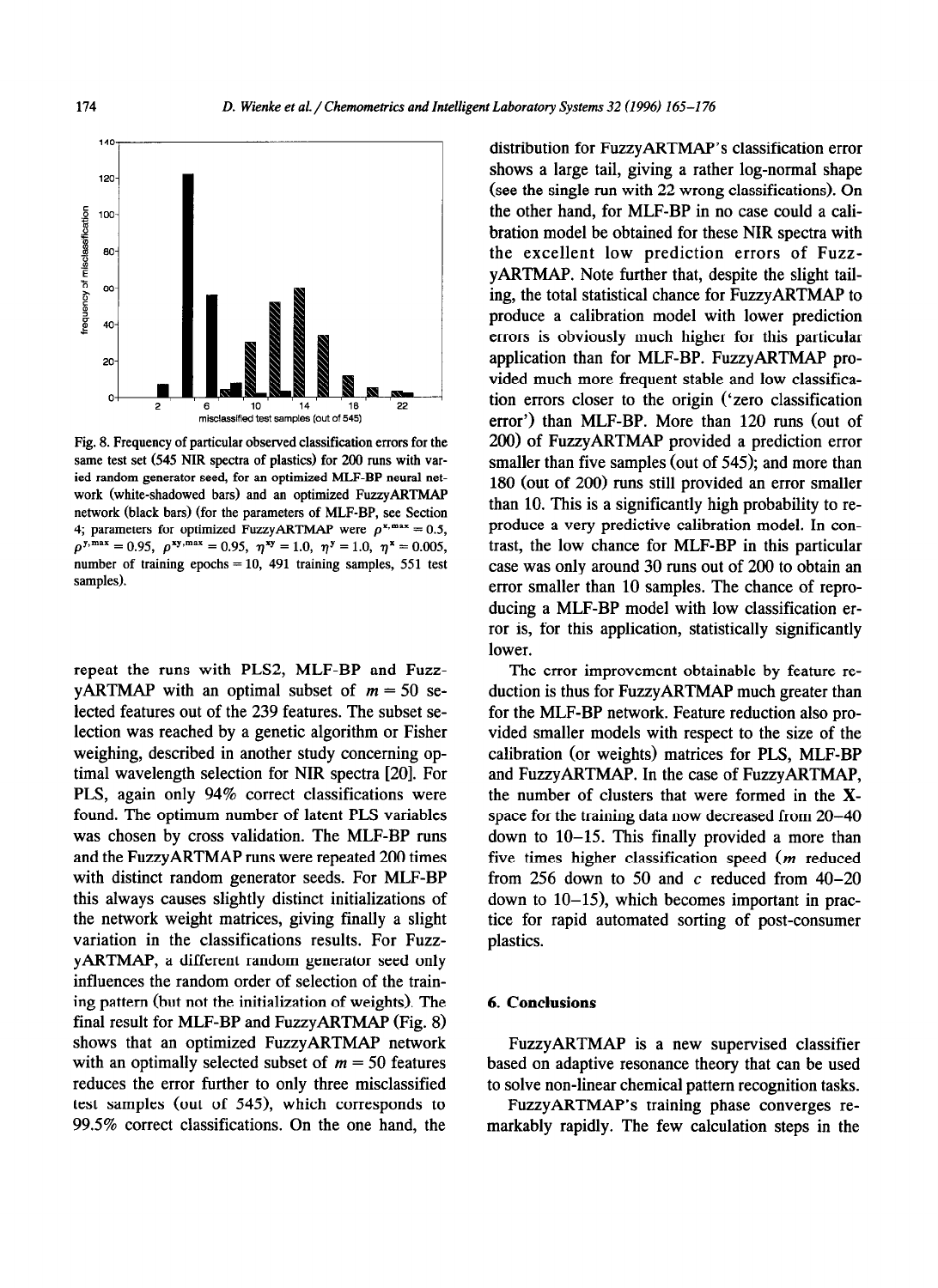subsequent classification phase also allow on-line application of FuzzyARTMAP in an process-analytical environment. This has been demonstrated by a practical implementation in an identification device for automatic recognition of post-consumer plastics by remote near-infrared spectroscopy. The discrimination power of FuzzyARTMAP for this particular application was highly comparable to an optimized multilayer feedforward neural network and significantly better than that of the partial least squares method. Together with its rapid convergence in training and with the good discrimination power, three additional useful properties are provided by the FuzzyARTMAP algorithm. First, the weights of the trained network can be interpreted in terms of original variables (thus no black box) after suitable decoding and resealing. In an example (see Part 1) it has been demonstrated that by means of such an interpretation important feature combinations can be extracted that contribute to a particular cluster. This helps to understand why certain clusters were formed automatically by FuzzyARTMAP. Second, FuzzyARTMAP showed in this particular application significantly less dependence on initialization settings than, for example, MLF-BP networks. This has been demonstrated by more reproducible working trained networks with more stable and lower classification errors. Third, the double phase calculation concept of competitive learning and the possibility for network structure extension works as a built-in detector for novel patterns. This helps to prevent undesired extrapolations of the calibration subspace and it helps to avoid any senseless classification of outliers (for an example, see Part 1).

However, there are also two serious disadvantages with the FuzzyARTMAP algorithm. For highly scattered data clusters or for function fitting FuzzyARTMAP is less suitable because it is a typical local modelling technique. It would form in such cases many small subclusters to approximate the experimental data cloud (cluster proliferation). Additionally, the strong dependence of FuzzyARTMAP results on suitable data pre-processing is a serious deficiency that requires significant additional research. The more compact the data clusters can be made beforehand by choosing a suitable data pre-processing scheme, the less the user's future choice of training parameter settings (initialisation, sizes of learning

rates and vigilance parameters) will be subjective to the result.

#### **Acknowledgements**

The authors are grateful to the Commission of European Communities for financial support of the SIRIUS project under grant No. EVWA-CT-92-0001 in the research programme ENVIRONMENT. We are grateful to our undergraduate students Jan-Willem Schoenmakers and Kees de Crom (Nijmegen) for their specific contribution to this part of the project. Thanks to Ludger Quick (Miinster), Willem Melssen (Nijmegen) and Frank Winter (Miinster) for discussions.

#### **References**

- 111 D. Wienke and L. Buydens, Tr. Anal. Chem., 99(9) (1995)  $1 - 18$ .
- 121 J.R. Whitley and J.F. Davis, Comput. Chem. Eng., 18(7) (1994) 637-661.
- 131 J.R. Whitley and J.F. Davis, Pattern, IEEE Expert, 4 (1993) 54-63.
- . [41 D. Wienke and G. Kateman, Chemom. Intell. Lab. Syst., 23(2) (1994) 309-329.
	- 151 C.C. Lin and H.P. Wang, Comput. Ind., 22(2) (1993) 143- 152.
	- **b1**  D. Wienke, Y. Xie and P.K. Hopke, Chemom. Intell. Lab. Syst., 25 (1994) 367-387.
	- *[71*  Y. Xie, P.K. Hopke and D. Wienke, Environ. Sci. Technol., 28 (1994) 1921-1928.
	- **k31**  C. Resch and Z. Szabo, J. NucI. Med., S(35) (1994) 182 (abstract).
	- [9] D. Wienke, in L. Buydens and W. Melssen (Eds.), Chemo metrics: Exploring and Exploiting Chemical Information, University Press, University of Nijmegen (NL), 1994, p. 197.
	- 1101 D. Wienke, W. van den Broek, R. Feldhoff, T. Huth-Fehre, T. Kantimm, T. Huth-Fehre, L. Quick, W. Melssen, F. Winter, K. Cammann and L. Buydens, Anal. Chim. Acta, 1995, in press.
	- 1111 D. Wienke, L. Buydens and K. Cammann, Presented at the International Chemometrics Meeting, Veldhoven (NL), 3-5 July 1994.
	- 1121 G.A. Carpenter, S. Grossberg and J.H. Reynolds, Neural Networks 4 (1991) 565-588.
	- [13] G.A. Carpenter, S. Grossberg, N. Markuzon, J.H. Reynold and D.B. Rosen, IEEE Trans. Neural Networks, 3(5) (1992) 698-713.
	- 1141 D. Wienke and L. Buydens, Chemom. Intell. Lab. Syst., 32 (1996).